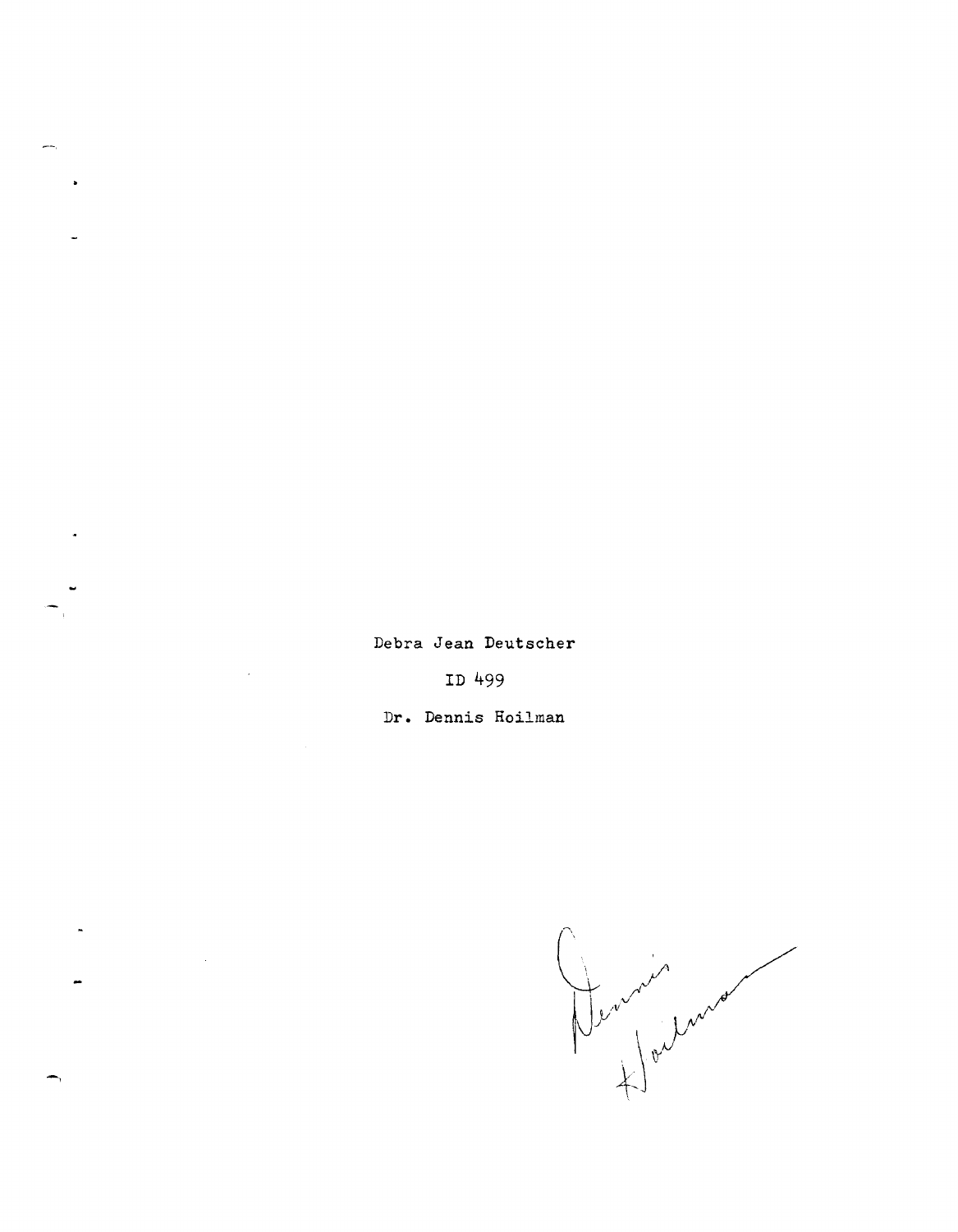## Self-Sacrifice as a Substitute for Self-Fulfillment in Sons and Lovers

in Avec

"...And they lived happily ever after" seems to be the ending of almost every children's book. People are therefore conditioned from a very early age to expect, if not a happy ending, at least a working out of some of the problems of the main characters in the novels they read. And many authors, even very good ones, give the public what it expects. In a traditional chronological novel the major characters are usually shown going through different stages of growth anc change, eventually culmineting in some sort of self-fulfillment. But in David Herbert Lawrence's Sons and Lovers, while regarded as the most traditional of all of his novels, this is not the case. None of the four major characters, Paul, Mrs. Morel, Miriam or Clara, achieves any real self-fulfillment because each is too concerned with sacrificing himself for another person to develop and reach any major personal goals. Mrs. Morel refuses to accept death because she feels she hasn't really lived; she doesn't feel that her life has been full. Miriam and Clara each accomplish some intellectual goals, but each is still concerned mainly with self-sacrifice at the end of the novel. Paul is the only one of

-,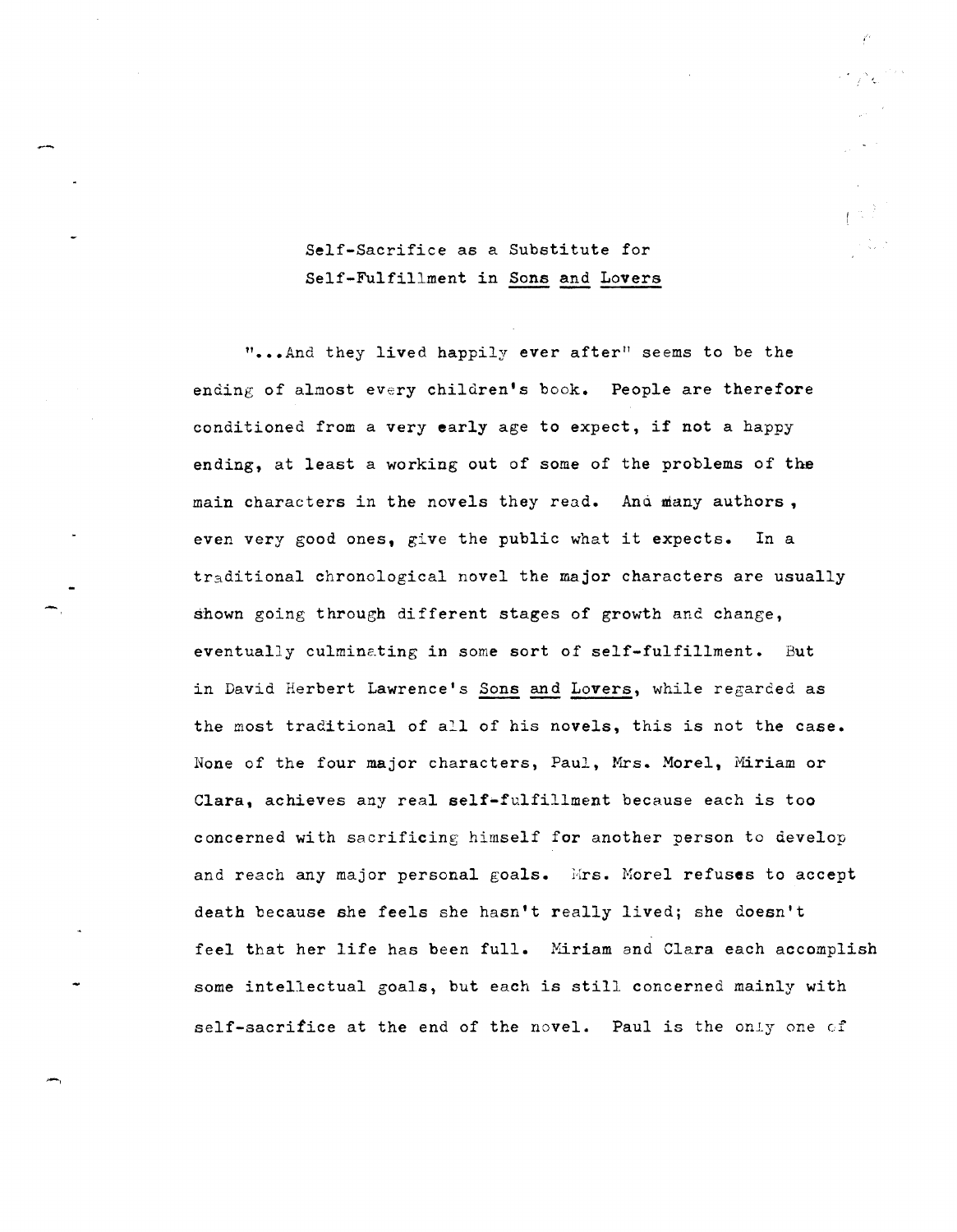the four to eventually reject self-sacrifice. After he finally rejects Clara, Miriam and his mother he is free to fulfill his own needs and concentrate on developing and reaching his own fulfillment.

Louis Fraiberg, as many Freudian critics of Lawrence, feels that Paul is incapable of freeing himself from his desire to sacrifice himself to his mother. In his essay, "The Unattainable Self: D. H. Lawrence's Sons and Lovers," Fraiberg dismisses Paul's apparent rejection of his mother at the end of the novel as inconsistent with what has happened before and points to a lapse in Lawrence's artistic powers caused by "a split between Lawrence the man and Lawrence the writer" as being responsible for this inconsistency. Laniel Weiss, another Freudian, disagrees with this interpetation of the ending. He points to the passage as evidence that Paul has started to overcome his Oedipal feeling: "In choosing the town Paul is accepting his father.... Turning his back upon his home place he is rejecting, or at least modifying, his acceptance of the mother."<sup>2</sup> Faul's rejection of his mother, Miriam and Clara is viewed by Mary Freeman as evidence that Paul has turned away from death and self-sacrifice and will go on from there to "arrive at an acceptable resolution of his conflicts."<sup>2</sup> John Stoll takes into account the ambiguity of the passage by interpreting Paul's turning toward the town as a tentative action instead of a final, completely positive one.  $4\atop$  While they may disagree on the interpretation of this final action of the novel, the critics agree that self-sacrifice is a destructive element, especially for Paul.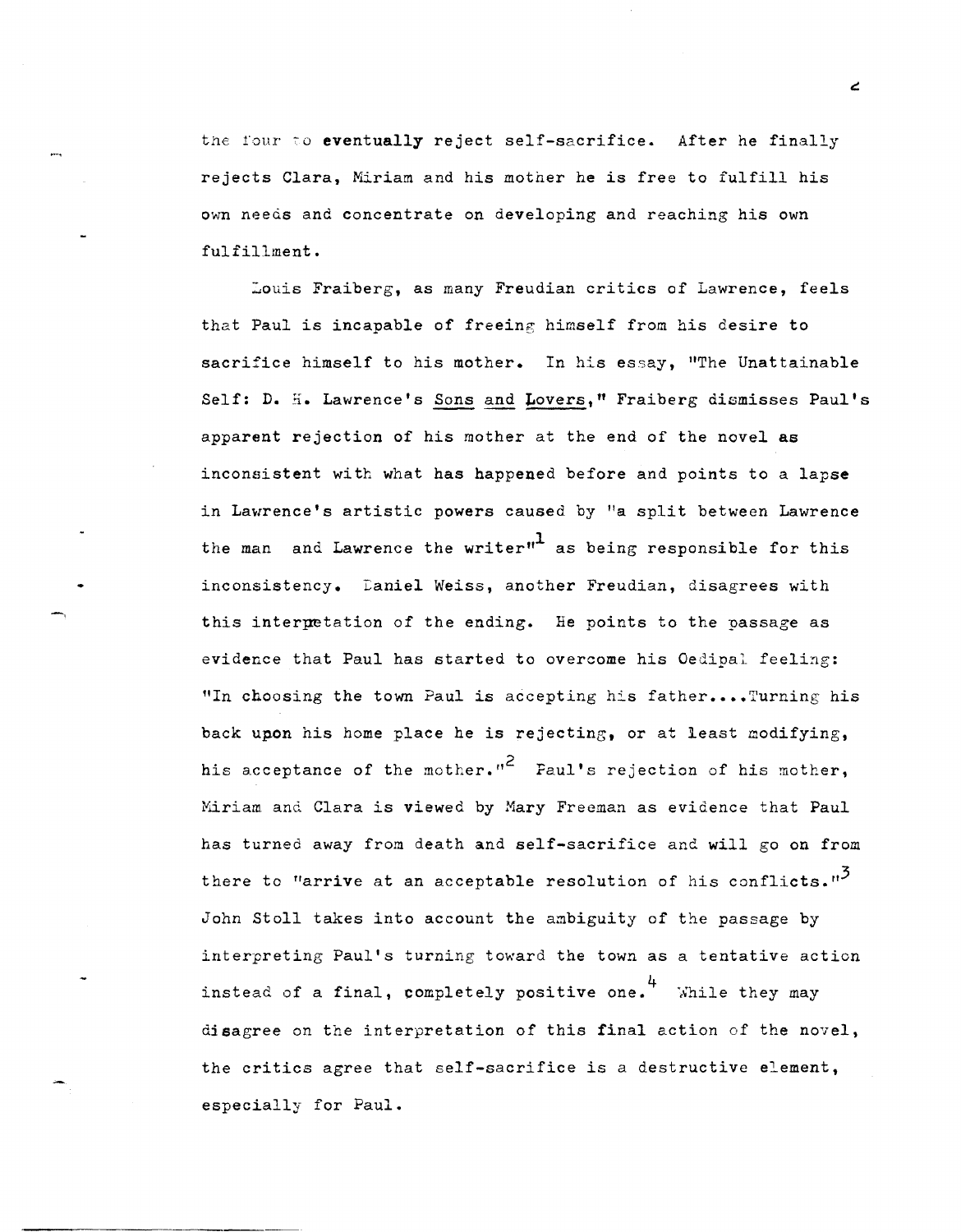The theme of self-sacrifice is least evident in Clara Dawes, the last major character introduced in the novel. Before she meets Paul Clara is obviously trying to enrich her life and make it more satisfying and she does eventually find more fulfillment than Miriam or Mrs. Morel. She has left her husband because, as she says, "He never really mattered to me."<sup>5</sup> She has also joined a women's rights group and educated herself a bit. Clara falls passionately in love with Paul and almost finds what she is searching for with him: "She had been there, but she had not gripped the--the something--she knew not what--which she was mad to haven *(p.* 431). Clara gredually realizes that Paul cannot give her what she wants but for some time she continues to submit to his passion. Finally she tells Paul that for her, passion is not enough and complains, "...you've never come near to me. You can't come out of yourself, you can't" (p. 441). In spite of this statement Clara feels in some way responsible for the failure of her relationship with Paul and because of this returns to her husband and a life of self-sacrifice: "She wanted now to be self-sacrificial. After all, she had failed to make Morel really love her. She was morally frightened. She wanted to do penance. So she kneeled to Dawes ••• " *(p.* 466). She turns to Dawes because she is sure of him as she never was of Paul, who she thinks "...would never make sure ground for any woman to stand on"  $(p. 494)$ . Baxter Dawes loves and belongs to Clara but "as she looked at him lying there her heart did not warm with love" (p.  $466$ ). So Clara is back where she startec, resigned now to a life of self-sacrifice with a man she doesn't really love and not expecting to achieve as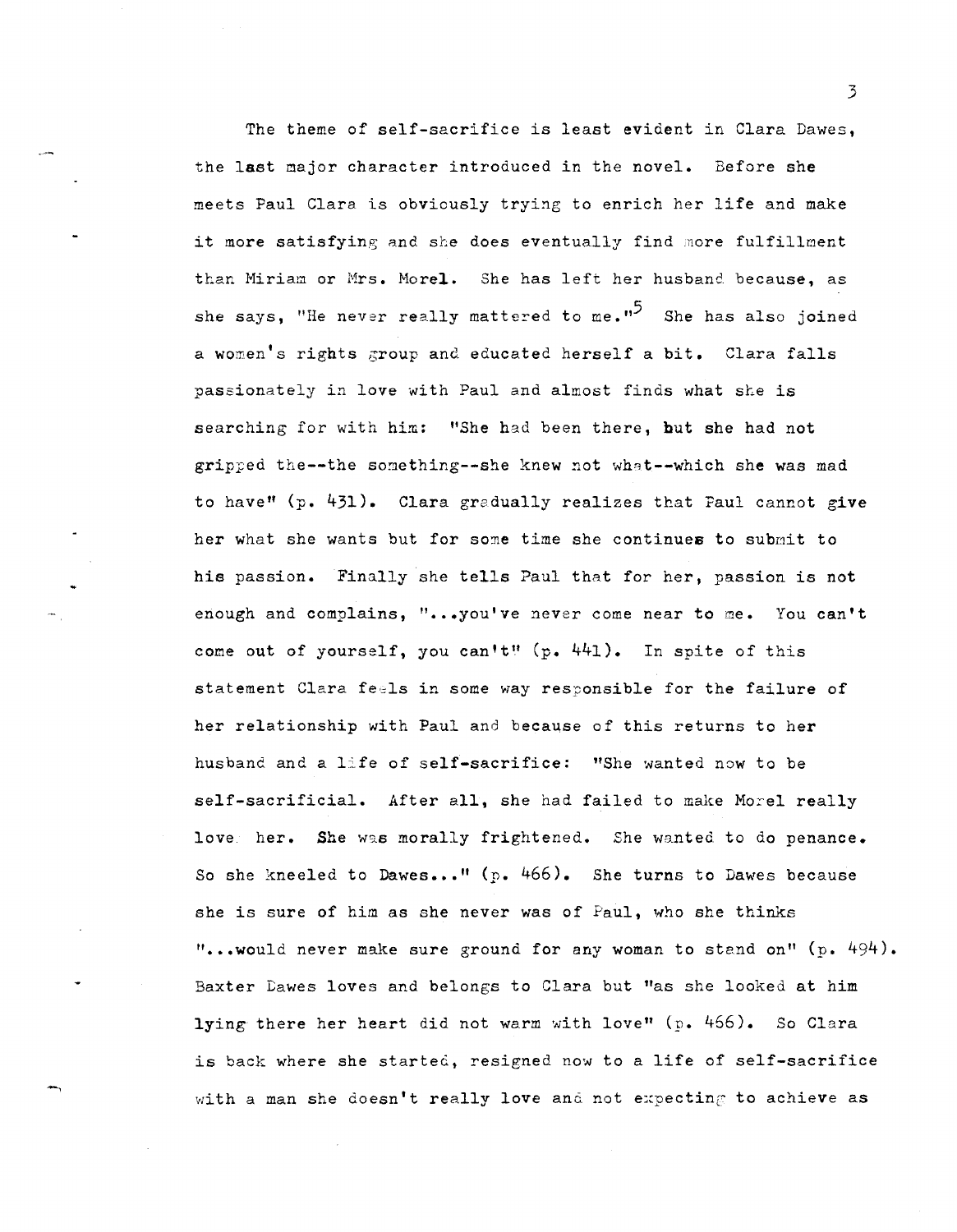full and rewarding a life as she once hoped she might. Still, Clara is more satisfied than the other major characters: "She had learned a good deal--almost as much as she wanted to learn. Her cup had been full. It was still as full as she could carry" (p. 495).

While Clara choses fairly realistic goals for herzelf and manages to reach a few of them, Miriam is a little too romantic and vague. She wants to be treated as something special. Miriam's self-image is the first indication that she will have difficulty finding fulfillment in her life: "She herself was something of a princess turned into a swine-girl in her own imagination" (p. 177). At least she does realize that "she could not be princess by wealth or standing. So she was mad to have learning whereon to pride herself" (p. 178). For this learning she turns to Paul, gradually relying more and more on him to make things come to life for her: "Anthropomorphic as she was, she stimulated him into appreciating things thus, and then they lived for her. She seemed to need things kindling in her imagination or in her soul before she felt she had them" (p.  $184-85$ ). An education is the one goal Miriam sets for herself and does reach; by the end of the novel she has enough education to become independent of her family.

Hiriam falls in love with Paul but her love is a strange mixture of self-sacrifice and a desire to dominate, of adoration and condescension. When Paul first falls ill she thinks, "Then he was so ill, and she felt he would be weak. Then she would be

-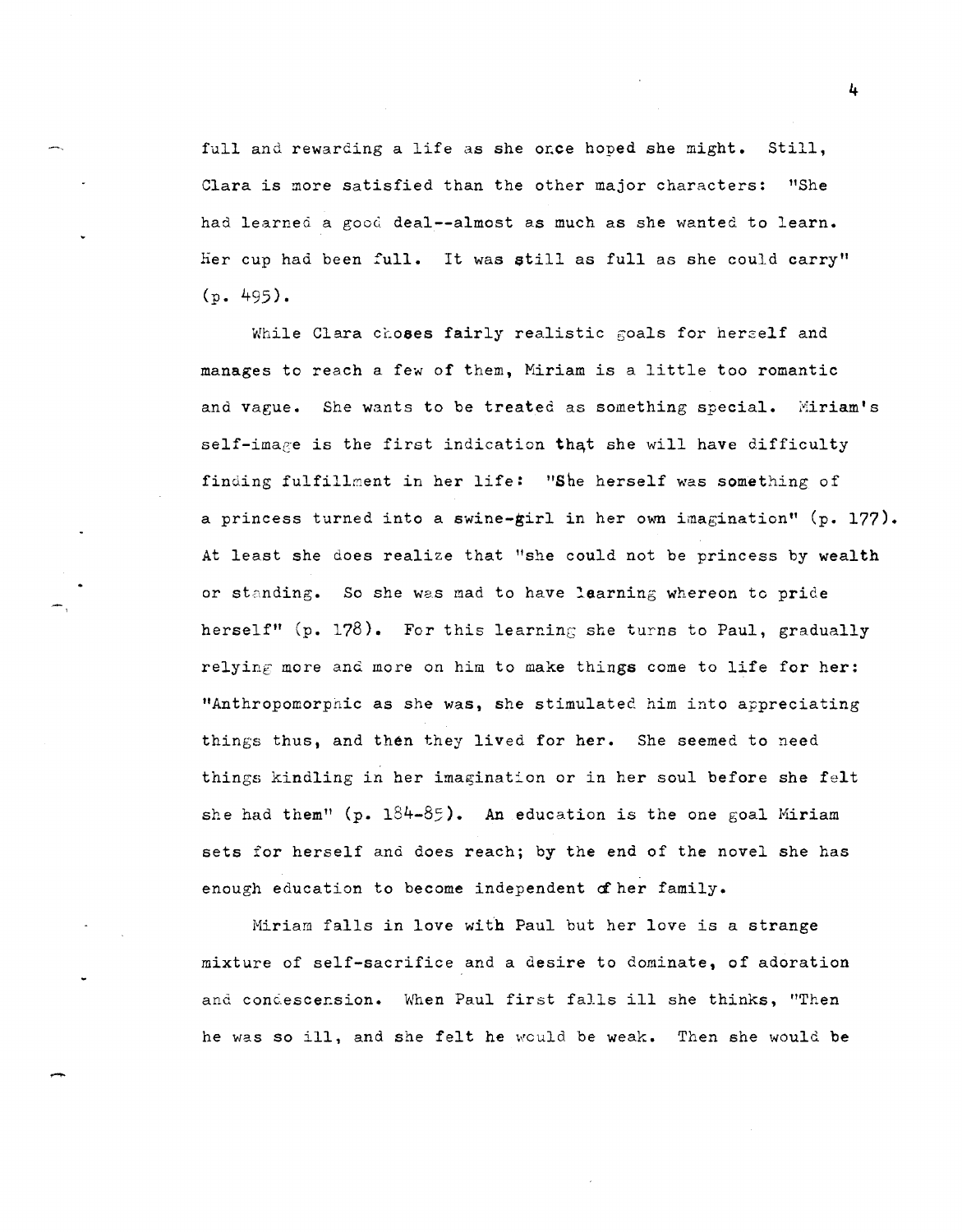stronser than he. Then she could love him. If she could be mistress of him in his weaknesss, take care of him, if he could depend on her, if she could, as it were, have him in her arms, how she could love him!" *(p.* 172). Thsi desire to dominate Paul is still evident at their last meeting in the novel: "She felt that now he lay at her mercy. If she could rise, take him, put her arms round him, and say, 'You are mine,' then he would leave himself to her" *(F.* 507). Theroughout her relationship with Paul there are references to her feelings of self-sacrifice for him. The first instance is when she tells Paul to try the swing in the barn first: "Almost for the first time in her life she had the pleasure of giving up to a man, of spoiling him" (p. 186). Perhaps the most memorable is Miriam's decision to let Paul make love to her: "...she would submit, religiously, to the sacrifice"  $(p. 347)$ . Eer refusals to marry Paul when he tells her that he will marry her if she thinks they should marry are additional examples of her self-sacrifice. Hiriam realizes that he simply feels "it would be his duty to marry" her (p. 337) and by refusing his offers she feels she is really doing what he wishes. She enjoys the selfsacrifice, prides herself on her humility ard self-sacrifice: "Then she fell into that rapture of self-sacrifice, identifying herself with a God who *was* sacrificed, which gives to so many human souls the deepest bliss" (p. 212). Thus in placing Paul's needs and cesires before her own she is actually saying, "Look at what a good and Christ-like person I am to suffer so much for

-,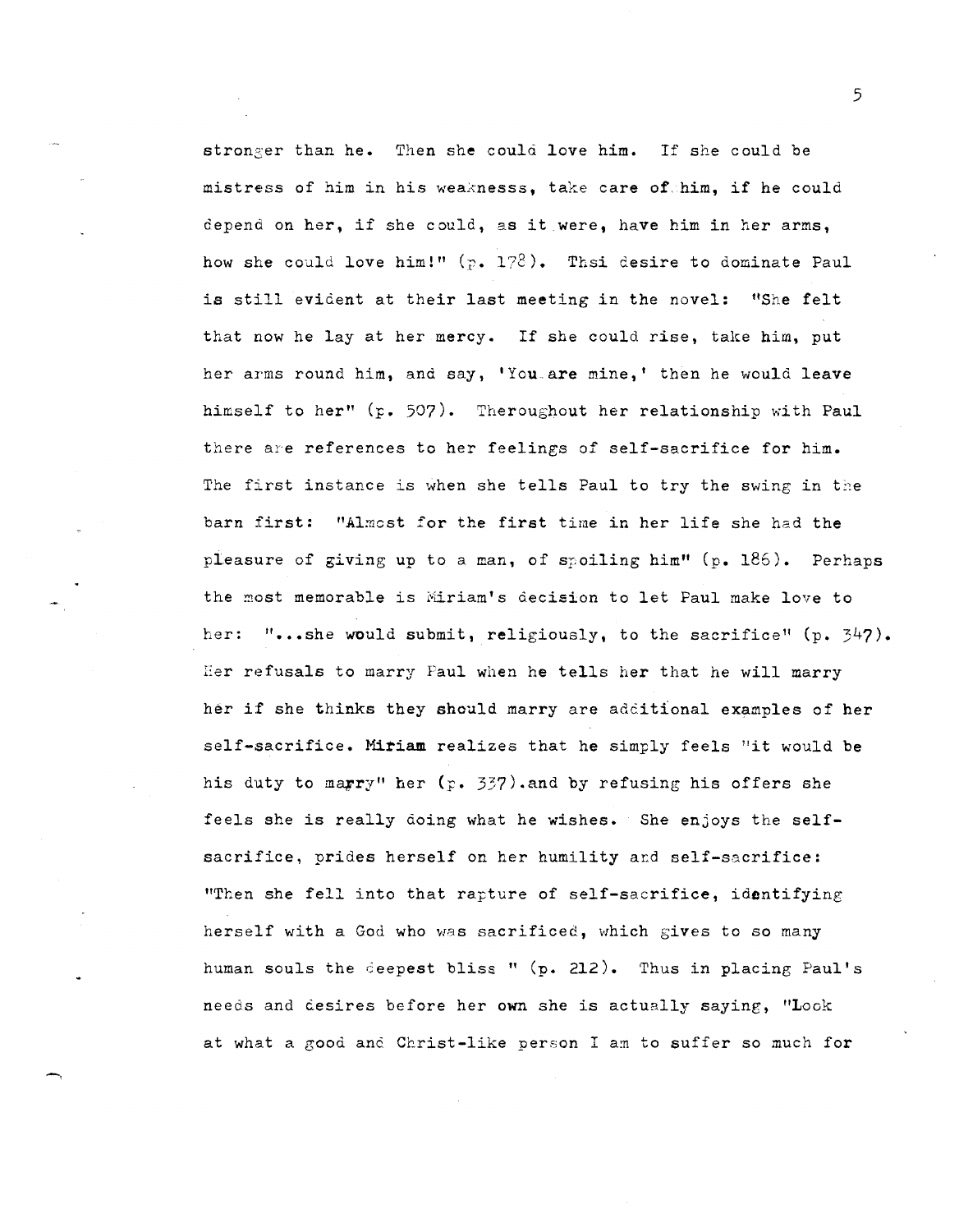the one I love." The last time that Paul makes this offer Miriam again refuses, although she wants him very much. She cannot make the decision for him: "She could not take him and relieve him of the responsibility of himself. She could only sacrifice herself to him--sacrifice herself every day, gladly. And that he did not want" (p.  $508$ ). In The Dark Sun Graham Hough says that in this passage "Lawrence himself is forcing the blame **on** Hiriam for refusing to live Paul's life for  $\text{lim.}^{16}$  At last Miriam understands that Paul does not value her any more highly because she has sacrificed herself for him and that he will not come around to her. hiriam adores Paul for his intensity and his abilities and she feels in a way responsible for his talents. She says, "And she had discovered him, discovered in him a rare potentiality, discovered his loneliness" (p. 205). At the same time Miriam always feels superior to Paul, if only subconsciously. She does not think much of men in general and, while she regards Paul more highly than any other man, she still recognizes that this is a man. This condescending attitude comes out most clearly after Paul has made love to Miriam and then decides to break it off with her. She tells him he is a child and says, "It has been one long battle between us--you fighting away from me" (p.  $562$ ). Then even Paul becomes aware of this feeling: "She had hidden all her condemnation from him, had flattered him, and despised him" (p. 363) and "All these years she had treated him as if he were a hero, and thought of him secretly as an infant, a foolish child" (p. 364).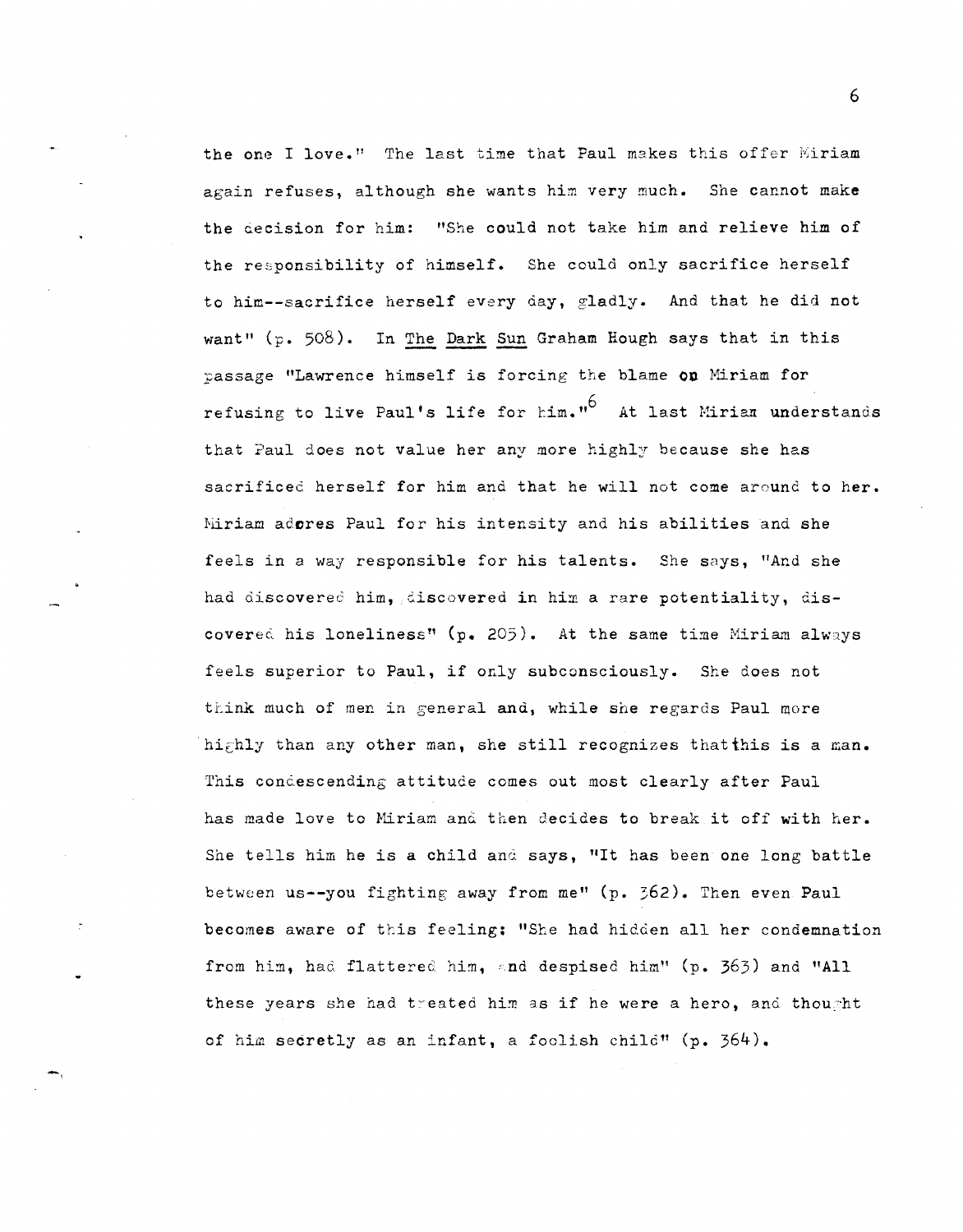When she finally realizes that her sacrifice to him was in vain her condescending attitude pushes her tender thoughts of him to the back of her mind.: "Her bitterness came surging up. Her sacrifice, then was useless. He lay there aloof, careless about her. Suddenly she saw again his lack of religion, his restless instability. He would destroy himself like a perverse child" (p. 509). He has brought life to her in the past and she feels that she cannot live with him "yet without him her life would trail on lifeless" (p. 509). Paul and Miriam leave his room together, "he talking, she feeling dead"  $(p. 509)$ . She feels deed because her life, her fulfillment) consisted of sacrificing herself for him and now she knows he does not accept her sacrifice. But Mirian does not give up her feelings of self-sacrifice even then: "Well, she would wait and see how it turned out with him. When he had had enough he would give in and come to her" (p. 509).

Self-sacrfice also plays an important part in the life of Gertrude Morel, Paul's mother. In discussing "the pernicious ef :'ect of self-sacrifice in his book, **the** Forked Flame, H. M. Daleski says, "Mrs. Morel's married life is almost wholly selfsacrificial, involving as it does unwilling service of her husband, and despite her possessive love for Paul, abnegation of self for the sake of her children."<sup>7</sup> Daleski goes on to describe her self-sacrifice as bordering masochistically on the selfdestructive" and cites the fact that she has hidden her tumouf from everyone for so long as evidence.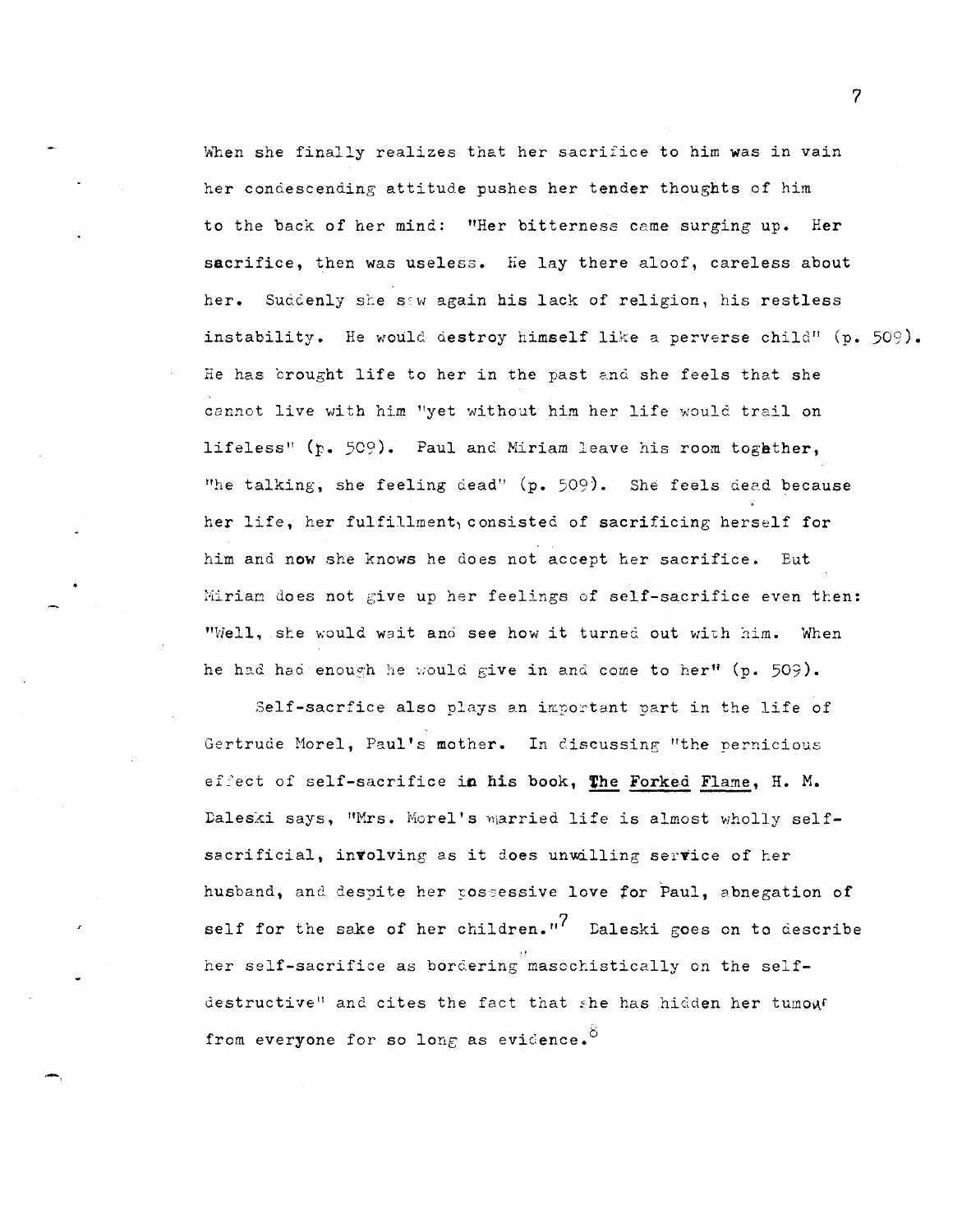At first Gertrude is drawn to Walter Morel because she senses that he has something which she lacks:  $\mathbf{F} \cdot \mathbf{F}$  the dusky, golden softness of this man's sensuous flame of life, that flowed off his flesh like the flame from a candle, not baffled and gripped into incandescence by thou~ht and spirit as her life was, seemed to her something wonderful, beyond her! (p. 18). But the high-minded, stern puritan in her gradually comes to despise her husband's emphasis on the physical and himself. When she fails to make him over into the kind of man she wants him to be, she loses her love for him and turns to her children then to provide her with some sort of fulfillment in life. As a young mother Wrs. Morel finds life pretty dismal: "The world seemed a dreary place, where nothing else would happen for her--at least until William grew up. But for herself, nothing but this dreary endurance--till the children grew up" (p. 12). As the children stert to grow up they direct their actions towards making their mother happy and proud. They go out hunting berries and mushrooms to bring home some extra money for they know that will please her. William wins a glass anvil in a race and gives it to her: "The boy only ran for her....That was the first real tribute to herself. She took it like a queen" *(F.* 69). She takes: the prize as a tribute to herself, not to William or his talents. This feeling increases as William grows to a young man: "She loved him so much! More than that she hoped in him so much. Almost she lived by him"  $(p. 73)$ .

8

'-,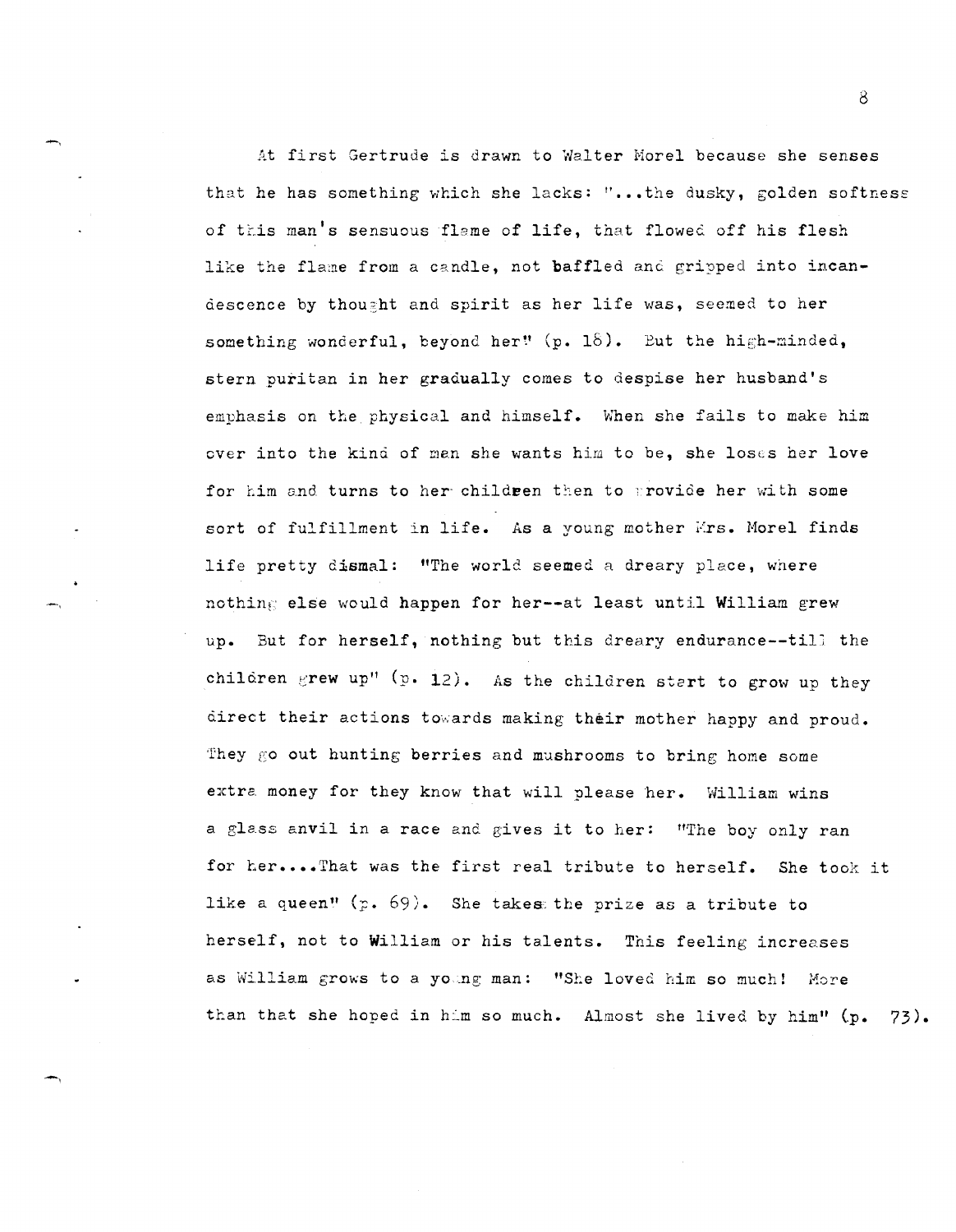After William's death she develops this same feeling for Paul; she is more concerned about her own indirect fulfillment through him than in his own fulfullment: "She had a great belief in him, the more because he was unaware of his own powers. There was so mach to come out of him. Life for her was rich with promise. She was to see herself fulfilled. Not for nothing had been her struggle" (p. 227). She takes on *his* accomplishments as her **00..** WLen Paul wins a *first* prize and twenty guineas for one of *his* paintings his mother says, "I knew we should do it!" (p. 309). Mrs. Morel thrives, not on his art, but on his achievement of recognition for it: "It was not his art Mrs. Morel cared about; it was himself and his achievement.

When Paul becomes interested in Miriam Mrs. Morel bitterly resents their relationship, even when it is quite innocent. She has rejected her husband in favor of her son and expects him to hold to her before all other women. Eer love for Paul becomes more possessive and more explicitly sexual as she searches for fulfillment through him. 'David Cavitch says, in D. F. Lawrence and the New World, "Mrs. Morel misuses her sons's affections, and her maternal character is complicated by her unwittingly seductive, unfair advances upon his emotion. Pathetically, her unfulfilled vitality is expressed through an increasingly sexual love for Paul, who all through the novel cherishes an image of Gertrude as a lovely, creative, and bouyantly self-possessed woman. But the reader perceives even more clearly than the author, whose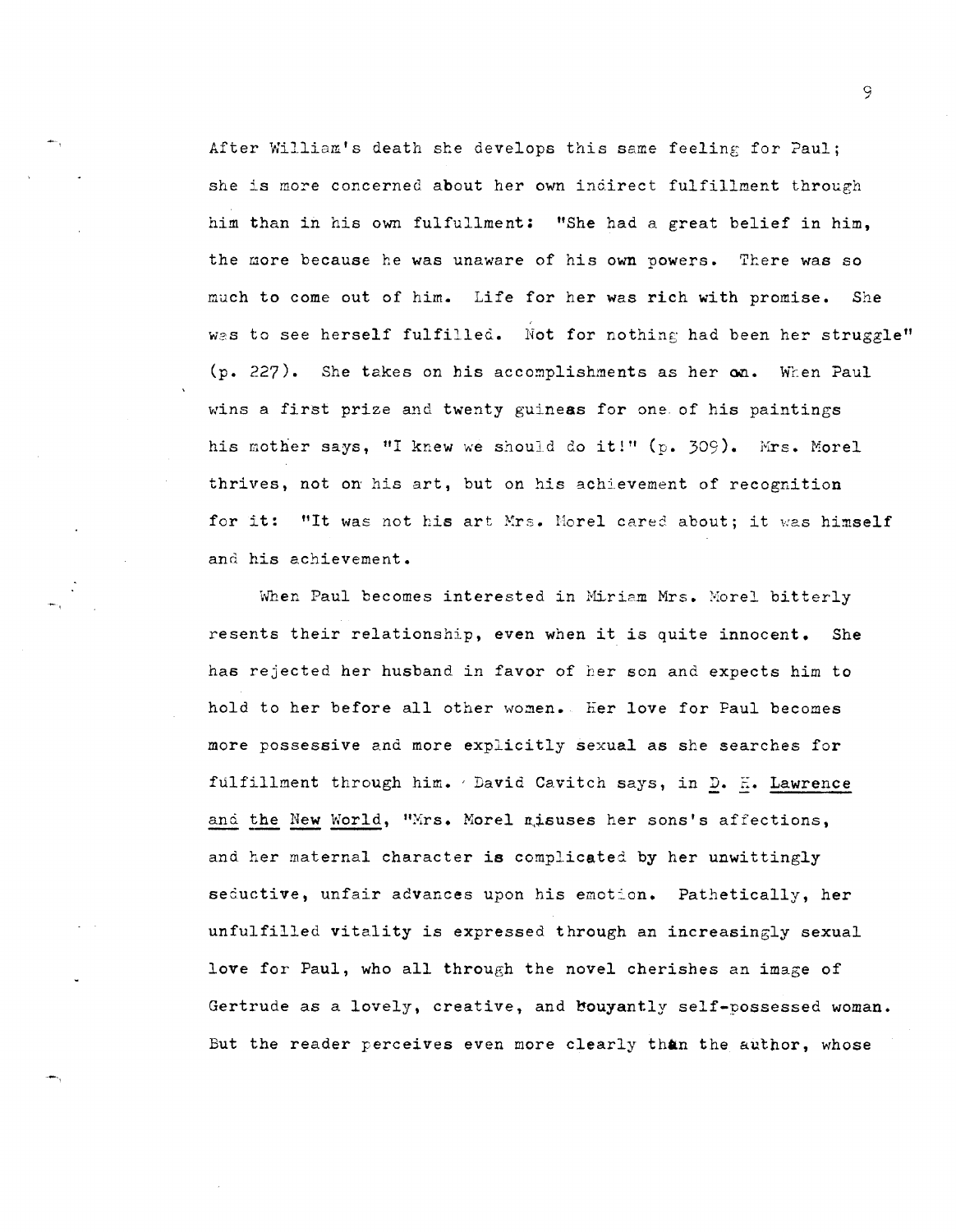sympathy remains loyal to the mother, that Mrs. Morel becomes unprincipled and destructive in her jealous passion to keep Paul's love for herself." $^9$  Ronald Draper, and many other critics of D. H. Lawrence, delves into Lawrence's personal history to explain the favorable attitude toward Mrs. Morel: "To be quite blunt about it Mrs. Morel is given oversympathetic treatment. The intense love that Lawrence felt for his own mother is probably responsible for a disquilibrium in a presentation of Paul's mother and father which is harmful to the main theme. $1^{10}$  Mrs. Morel's destructive love for Paul most obviously displayed in the scene following the burning of the bread. Here Paul and Mrs. Morel treat each other almost as true physical lovers:

"'And I've never--you know, Paul--I've never had a husband--not really--'

.\_,

He stroked his mother's hair, and his mouth was on her throat.

'And she exults so in taking you from me--she's not like ordinary girls.'

'Well, I don't love her, Mother,' he murmured, bowing his head and hiding his eyes on her shoulder in misery. His mother kissed him a long, fervent kiss.

'My boy!' she said, in a voice trembling with passionate love. Without knowing, he gently stroked her face." (p. 262). When Mrs. Morel is dying she again speaks to Paul and he to her with the tenderness and intimacy of lovers. Now she rejects Walter quite openly and bitterly. While she is in terrible pain, Mrs. Morel does not wish to die. Eer life has not been full so she is not ready to die yet. She was just beginning to find fulfillment with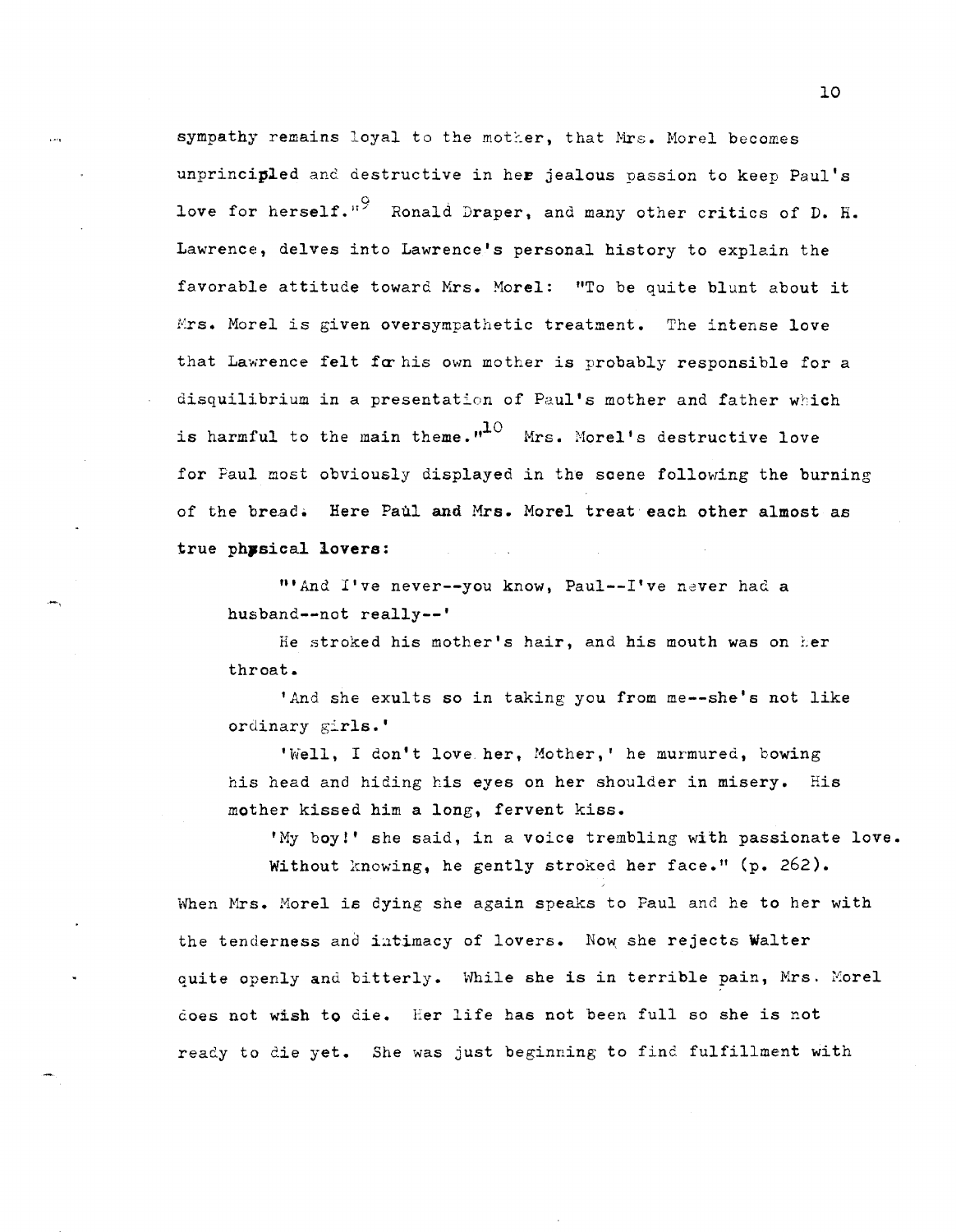her son and she does not want to leave him. Mary Freeman interprets the novel as describing the "shaping of men and women by money" $11$ and says that "it was in his mother's reluctance to die that Paul saw the essential flaw in her view of life. Material ambition and stoicism lost their virtue in a hopeless fight with death.  $n^{12}$ 

From the time Paul is a young child he senses his mother's lack of fulfillment and wishes to fill that gap in her life: "When she was quiet, so, she looked brave and rich with life, but as if she had been done out of her rights. It hurt the boy keenly, this feeling about her that she had never had her life's fulfillment; and his own incapability to make up to her hurt him with a sense of impotence, yet made him patiently dogged irside. It was his childish aim" (p. 85). Several times in the novel it is mentioned that all Paul really wants out of life is a nice home where he can live with his mother happily ever after--without his father around. The first statement made about this dream is made when Paul is only fourteen, the last, not long before his mother falls ill. His plans for the future have not changed in over ten years and are still concerned more with fulfilling his mother's needs than his own.

While Paul's feeling of self-sacrifice are strongest with his mother, they do playa part in his relationships with both Hiriam and Clara. After Paul sees Clara's home "he experienced a thrill of joy, thinking she might need his help. She seemed denied and deprived of so much" (p. 320) and so he helps her to get her joo back at Jordan's. The theatre scene also points out his occasional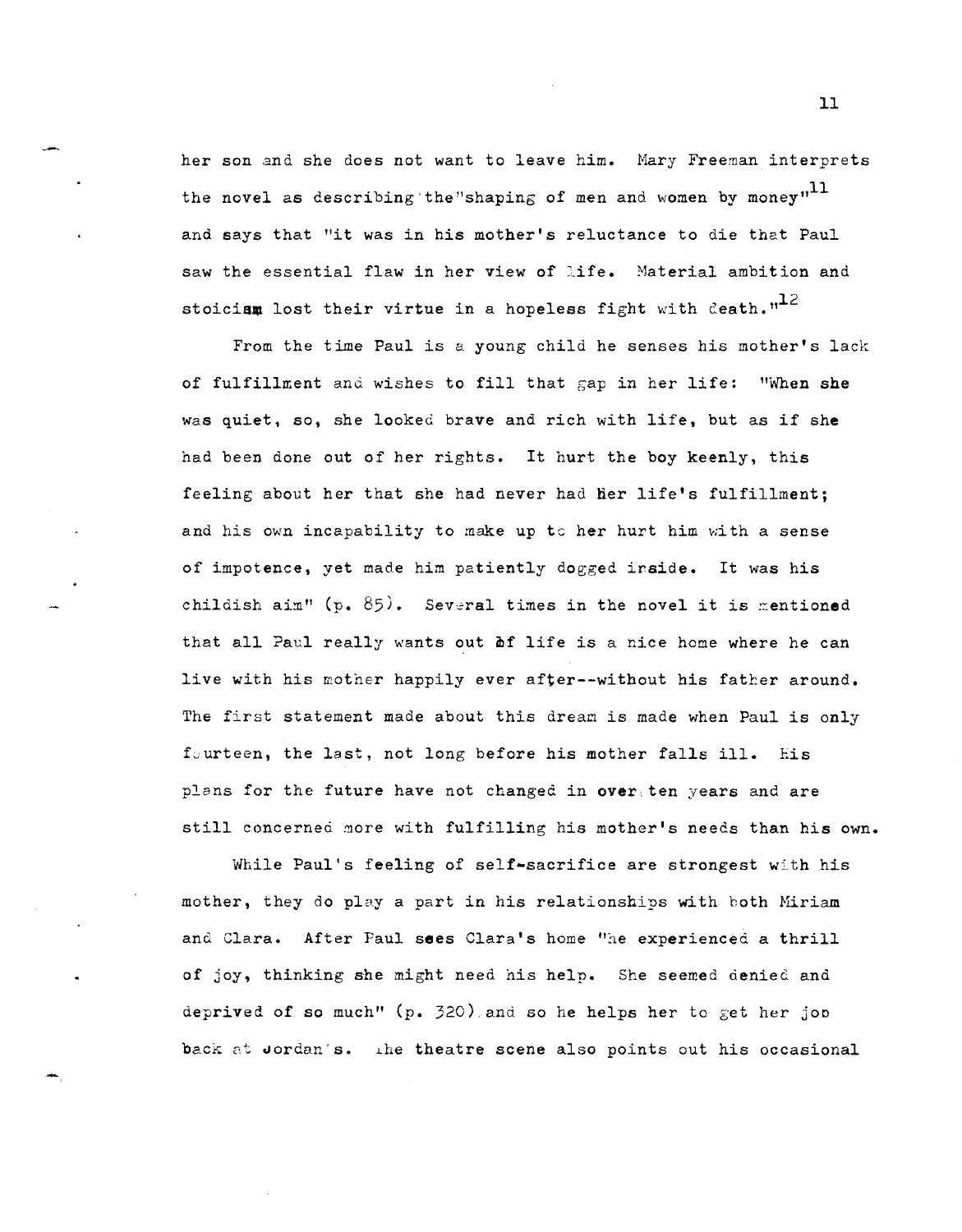self-sacrificial attitude toward Clara. He loses his own identity in the heavy sensuality of her body: "He was Clara's white, heavy arms, her throat, her moving bosom. That seemed to be himself. Then away somewhere the play went on, and he was identified with that also. There was no himself!' (p. 403). Paul's sacrifice with Miriam is more spiritual than physical. It is the communion Miriam is constantly seeking with him, but it is destructive for Paul. After their communion over the wild rose bush Miriam comes away satisfied, but Paul feels "anxious and imprisoned"(c. 198). And yet he is drawn back to her again and again: "And now he asked her to look at this garden, wanting the contact with her again"  $(p. 205)$ . In The Forked Flame Daleski points out the narcotic effect of this' relationship: "Paul comes to crave Niriam's stimulation but it is artificially restricted and lacks a healthy physical counterbalence to its dizzy intensity. $n^{13}$ 

'Paul, unlike the women in his life, fights against his own desires for self-sacrifice and against those who try to sacrifice themselves for him. Daleski states that "Mrs. Morel is the embodiment of a principle which Lawrence fought against all his life and in refusing to sacrifice himself to her, Paul repudiates a great deal of what she stands for. Nor is Paul's fight against self-sacrifice confined to his relations with his mother; it is also at the heart of his conflict with Miriam."<sup>14</sup> Paul returns Clara to her husband when it becomes evident that "She wanted now to be self-sacrificial" (p. 466). Daleski says that both Clara and Hiriam "ineffectually attempt to 'soothe' him by sacrificing themselves. $n^{15}$  When Paul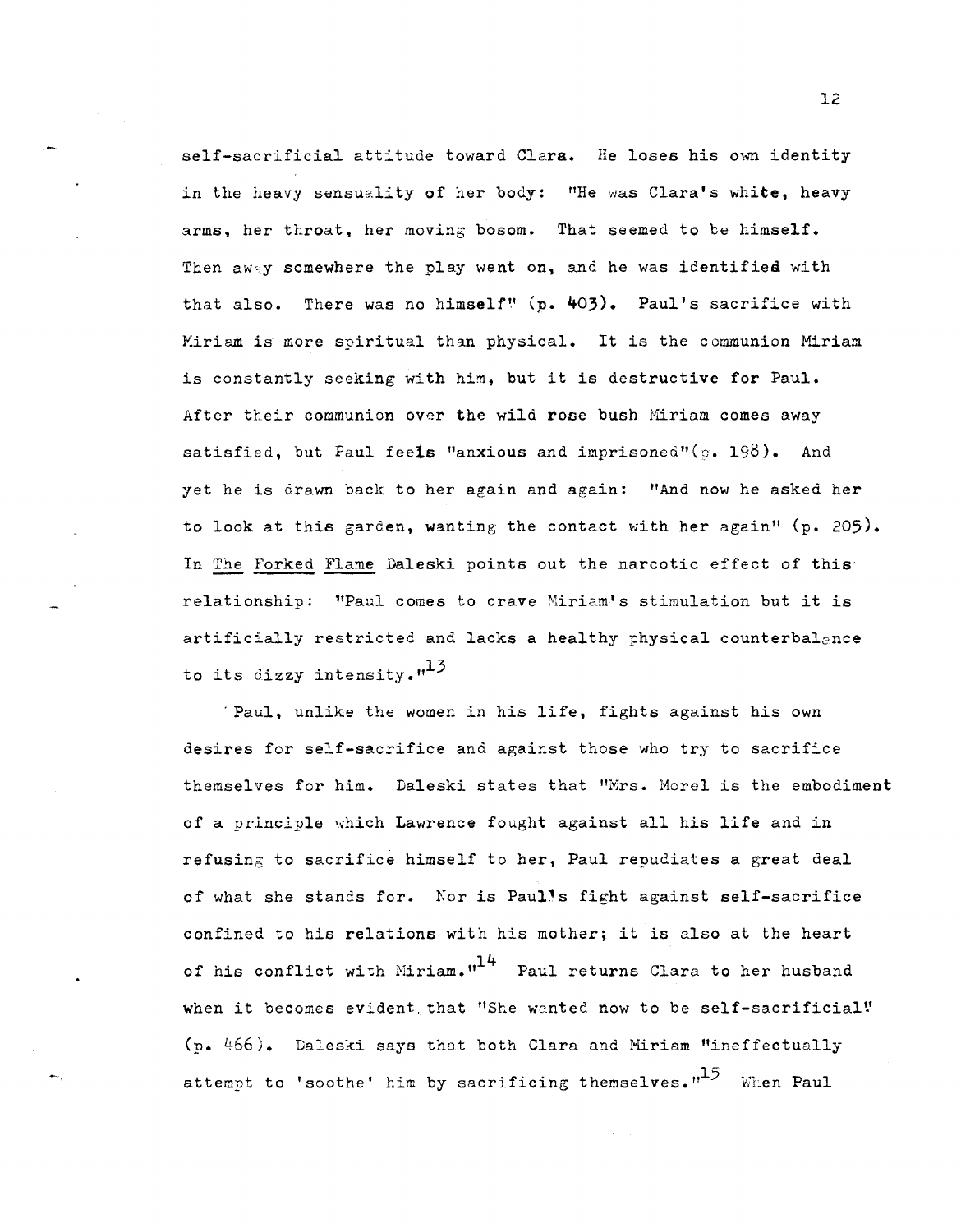rejects Miriam for the last time he almost gives in and gives his burden to her. Again he asks her to make the choice and she refuses him. Paul feels guilty about not marrying Miriam but he realizes that he could not live with her: "He felt, in leaving her, he was defrauding her of life. But he knew that, in staying, stifling the inner, desperate man, he was denying his own life and he did not hope to give life to her by denying his own! (p. 508). John Stoll sees the final rejection of Miriam as positive step for both Paul and Lawrence: "While he does not clearly enough percieve the reason for Paul Morel's final casting off of Miriam, Lawrence for the first time does come to grips with the problem of self. The known self is encountered, the self-division admitted, the causes-as far as understood--duly noted, and the struggle begun for dealing rationally with the past as a means of finding hope for the future through the pursuit of a new and undiscovered personality. $n^{16}$ While some Freudian critics claim that Lawrence's mercy-killing of his mother is not a rejection of her at all. John Edward Hardy says that "Paul must kill his mother, before it is too late--that is before the radical dependence of his will upon her which he realizes, is irrevocably fixed by her death. Only, now, in the literal sense of the word, in preventing the natural death, in murdering her, can he assert his will, avail himself of the last chance to deny that his love for her has been self-destructive; and so preserve the idea of her goodness." $17$  But it seems more likely that the mercy killing is at least in part an attempt to escape from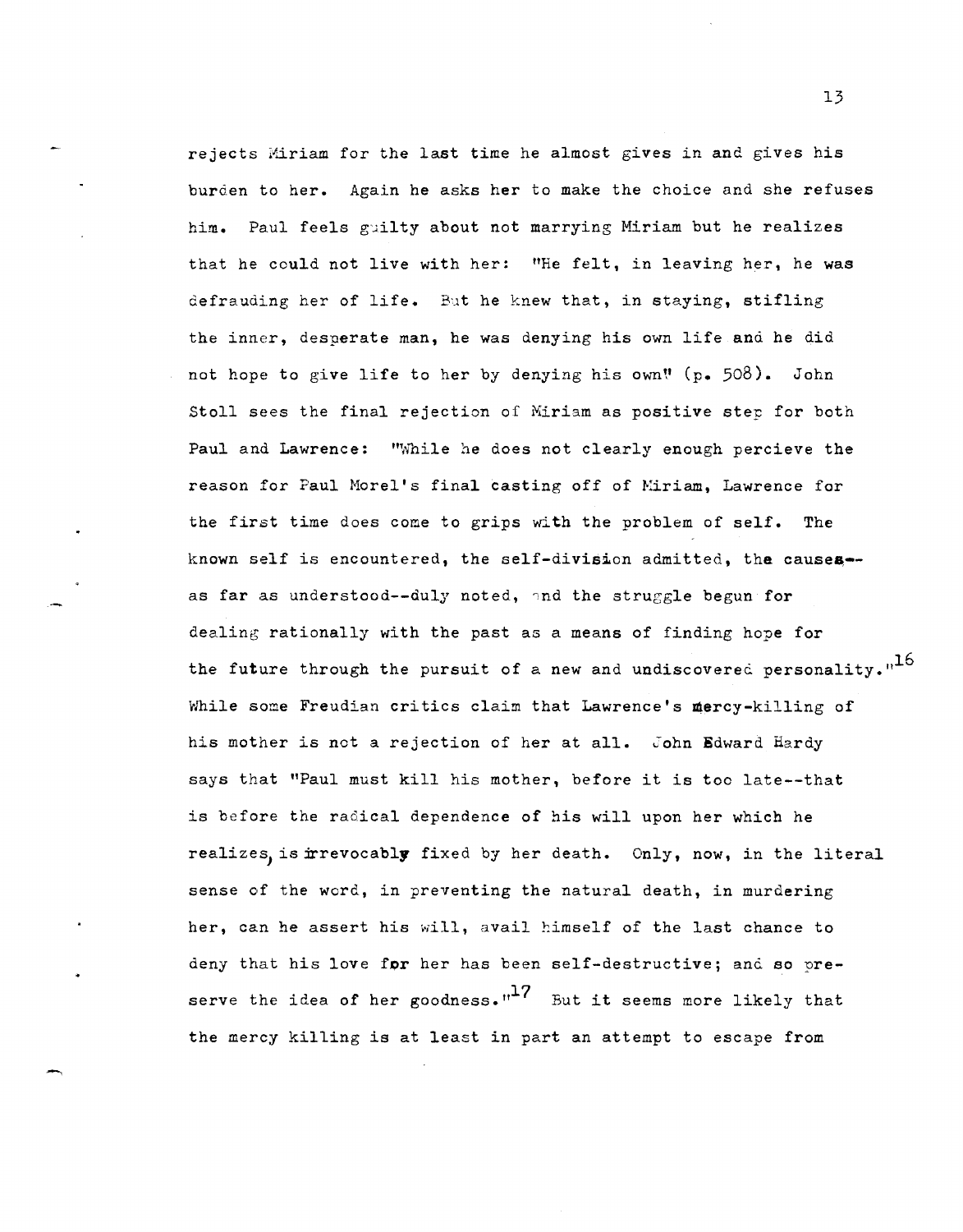his mother's stifling love. Paul does at times realize the burden of her love for him. While he is having the affair with Clara he says, "he felt he had to conceal something from her, and it irked him. There was a certain silence between them, and he felt he had, in that silence, to defend himself against her; he felt condemned by her. Then sometimes he hated her, and pulled at her bondage. his life wanted to free itself of her. It was like a circle where life turned back on itself, and got no farther. She bore him, loved him, kept him, and his love turned back into her, so that he could not be free to go forward with his own life, really love another woman! (419-20). After his mother's death Faul considers death several times but there is always some spark that keeps him going: "He would not admit that he wanted to die, to have done. He would not own that life had beaten him, or that death had beaten him!  $(p. 501)$ . Freeman points out that in the last scene, even when he feels dwarfed by the immensity of the dark night skies,  $18$ Paul "could not be extinct" (p. 510) and "himself, infinitesimal, at the core a nothingness, and yet not nothing"  $(p. 510)$ . These are the statements that make Paul's final rejection of his mother plausible.

Paul's final rejection of self-sacrifice as a substitute for self-fulfillment is indicative of what Draper describes as a "general refusal in Sons and Lovers to retreat from tough realities into attitudes of romantic escape. $n^{19}$  Now Paul is free to develop and attain his own goals for self-fulfillment. David Cavitch feels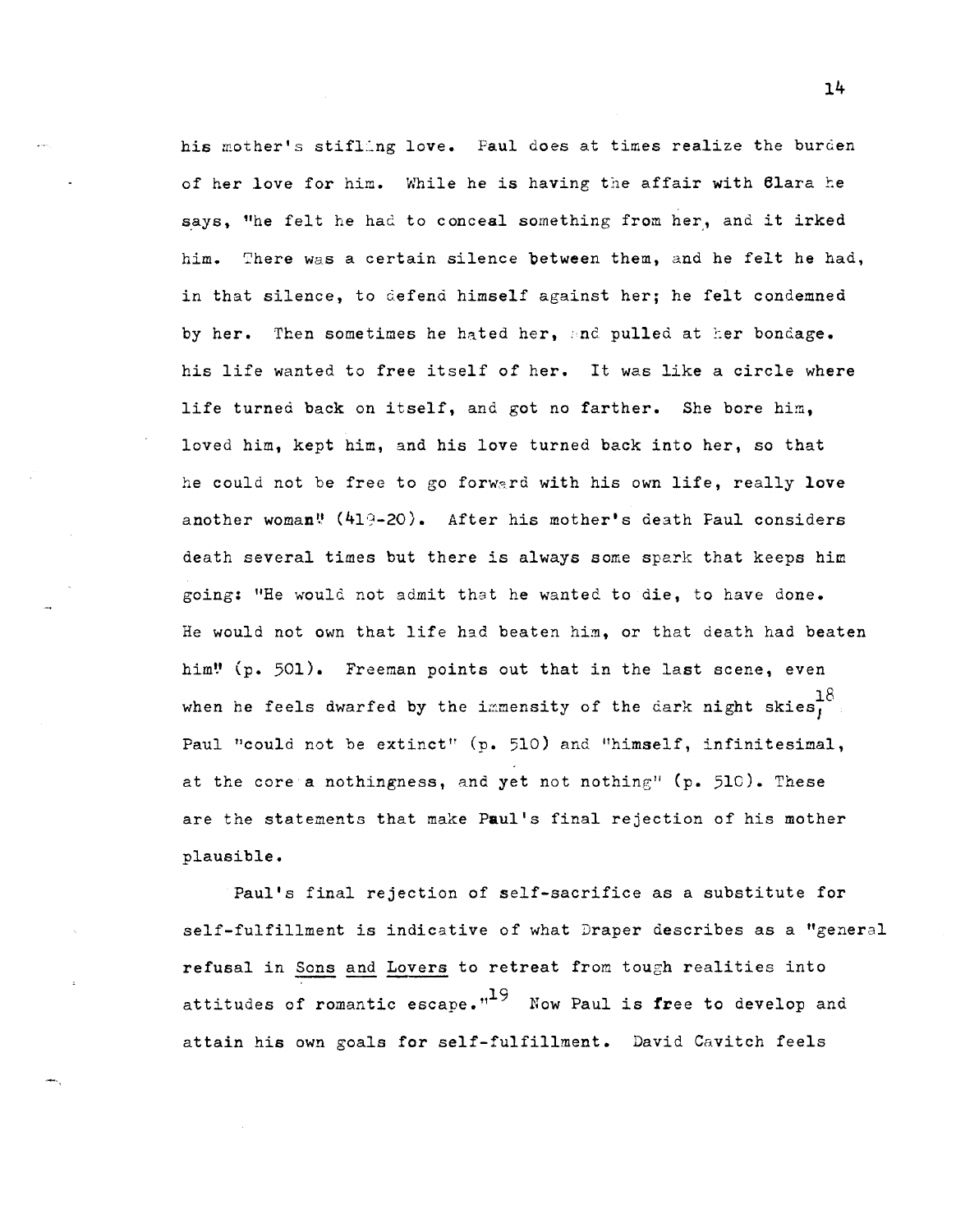that to survive Paul "will need to identify with a man, or else to seek a man's love effeminately."<sup>20</sup> The latter seems unnecessary in this case because has someone that he can, and unconsciously does, identify with. Walter Morel, while not a strong character, does exemplify a man who lives for self-fulfillment and not seIfsacrfice. Daleski says "Walter Morel is the only one who doggedly pursues his own way, neither sacrificing himself for others nor expecting them to sacrifice themselves for him. $n^{21}$  Dorothy Van Ghent goes even further to say, "In Sons and Lovers, only in Morel himself, brutalized and spiritually maimed as he is, does the germ of selfhood remain intact; anc--this'is the correlative proposition in Lawrence--in him only does the biological life force have simple. unequivocal assertion."<sup>22</sup> For Paul to succeed in life he must identify with his father or someone like him who believes in selffulfillment instead of self-sacrifice.

And so the novel ends with one character asserting himself to at least attempt to achieve self-fulfillment. The three women who could not leave self-sacrifice are at the end dead, feeling dead or only semi-conscious while Paul has found a chance to live a full life.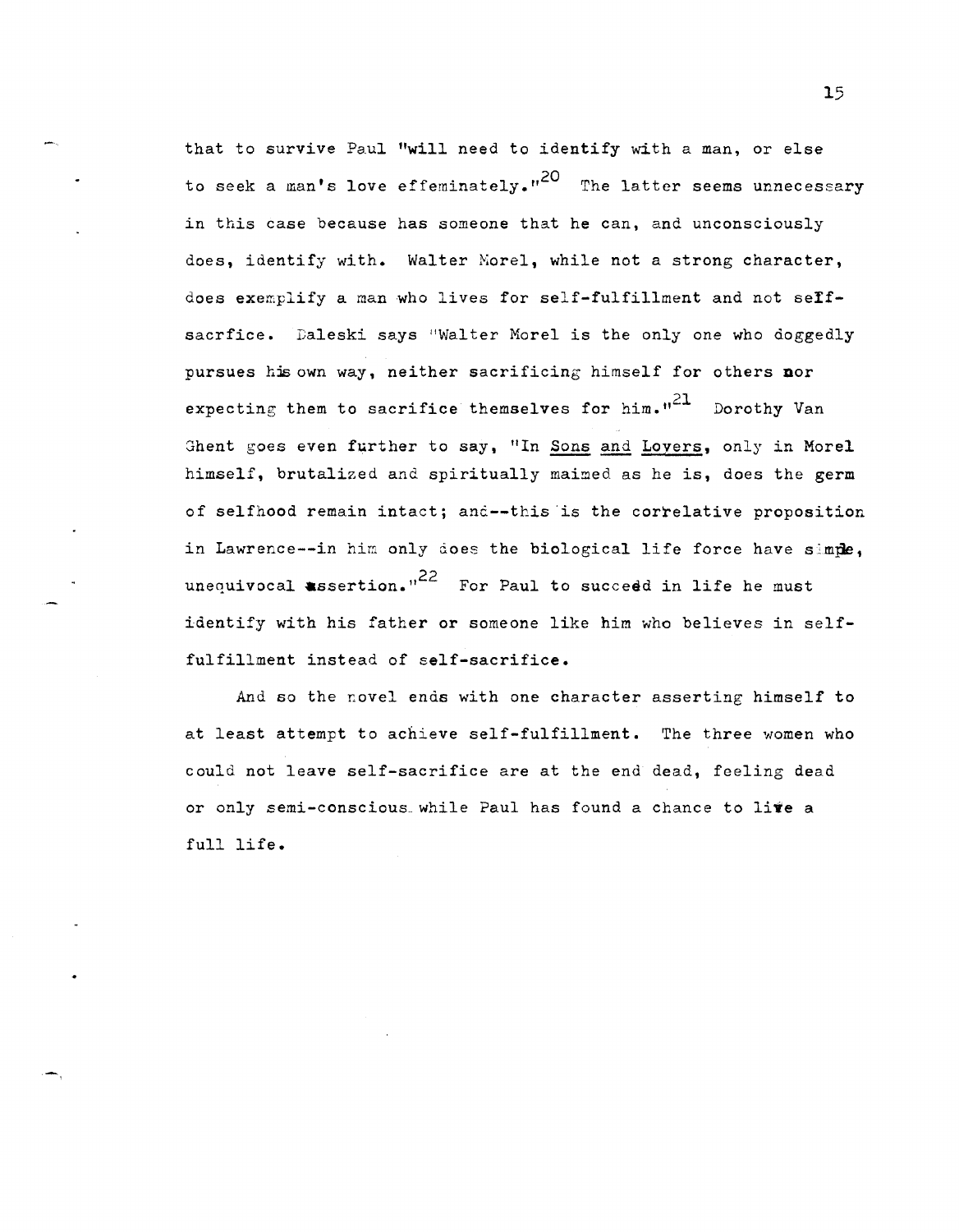## Footnotes

 $\mathbf{I}$ Louis Fraiberg, "The Unattainable Self: D. H. Lawrence's Sons and Lovers," Twelve Original Essays on Great English Novels, ed. Charles Shapiro (Detroit: Wayne State University Press. 1960) p. 199.

<sup>2</sup> Daniel A. Weiss, <u>Cedipus in Nottingham</u>: D. H. Lawrence (Seattle: University of Washington Press, 1962), p. 66.

<sup>3</sup> Mary Freeman, D. H. Lawrence: A Basic Study of His Ideas, (Gainesville: University of Florida Press, 1955), p. 19.

4 John E. Stoll, The Novels of D. A. Lawrence: A Search for Integration, (Columbia: University of Missouri Press, 1971), p. 81.

5 David Herbert Lawrence, Sons and Lovers, 0913 rpt. Middlesex, England: Penguin Books, 1972), p. 335. (All further notes from this edition will be cited in the text.)

<sup>6</sup> Graham Hough, The Dark Sun, (New York; The Macmillan Company,  $1957$ , p. 51.

<sup>7</sup> Herman M. Daleski, The Forked Flame, (Evanston: Northwestern University Press, 1965), p. 59.

<sup>9</sup> David Cavitch, <u>D</u>. H. Lawrence and the New World, (New York: Oxford University Press, 1969), p. 23.

Daleski, p. 59.

10 Ronald P. Draper, D. H. Lawrence, (New York: Twayne Publishers, Inc.,  $1964$ , p. 43.

11 Freeman, p. 9.

12 Freeman, p. 17.

 $13$  Daleski, p. 66.

14 Daleski, pp. 59-60.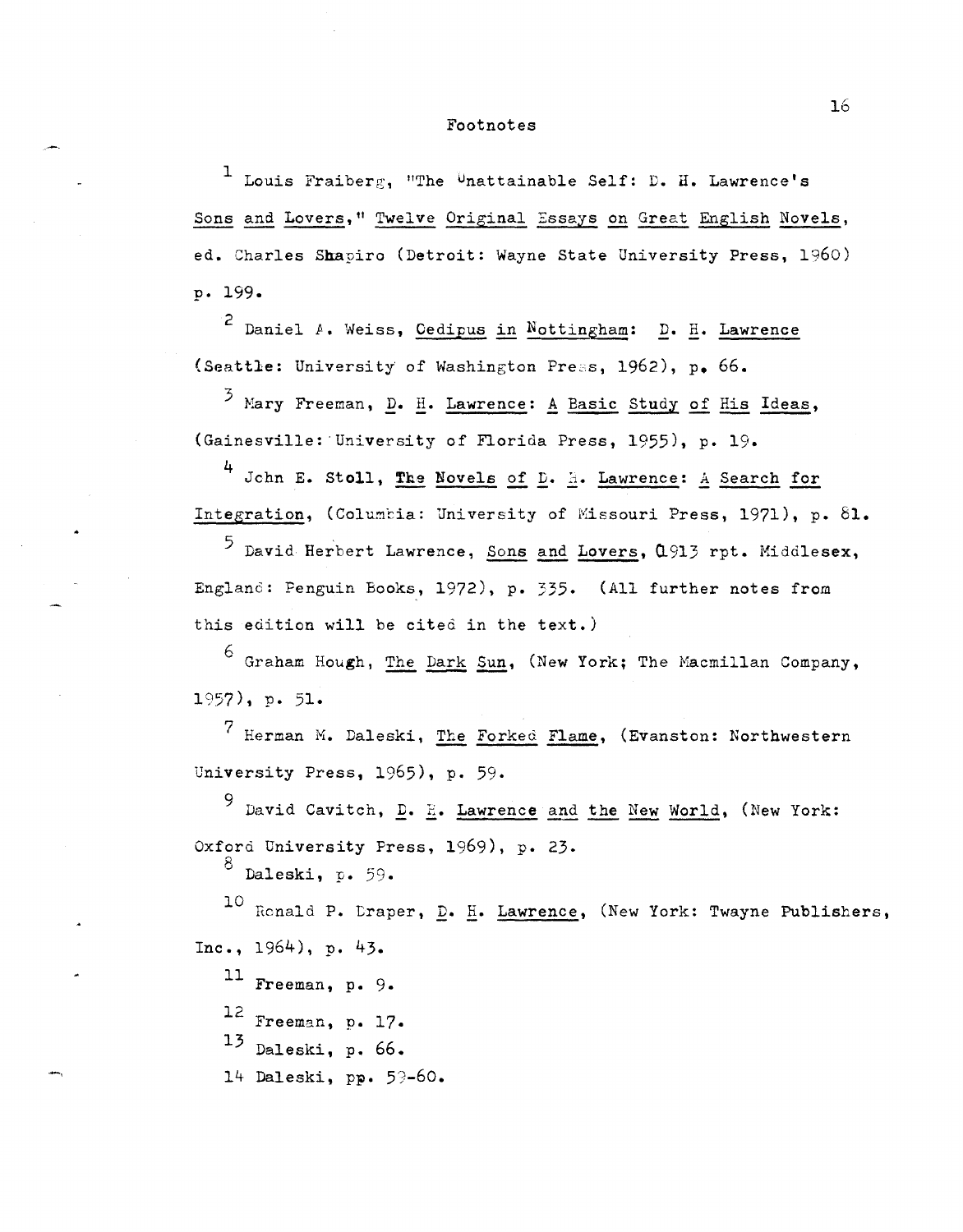15 Daleski, p. 73.

 $16$  Stoll, Search, p. 14.

17 John Edward Hardy, "Sons and Lovers: The Artist as Savior," Man in the Modern Novel, (Seattle: University of Washington Press, 1964), p. 63.

 $18$  Freeman, p. 19.

19 Draper, p. 49.

20 Cavitch, p. 29.

<sup>21</sup> Daleski, p.  $60.$ 

22 Dorothy Van Ghent, "On Sons and Lovers," D. H. Lawrence: A Collection of Critical Essays, ed. Mark Spilka, (Englewood Cliffs, New Jersey: Prentice-Hall, Inc., 1963), p. 21.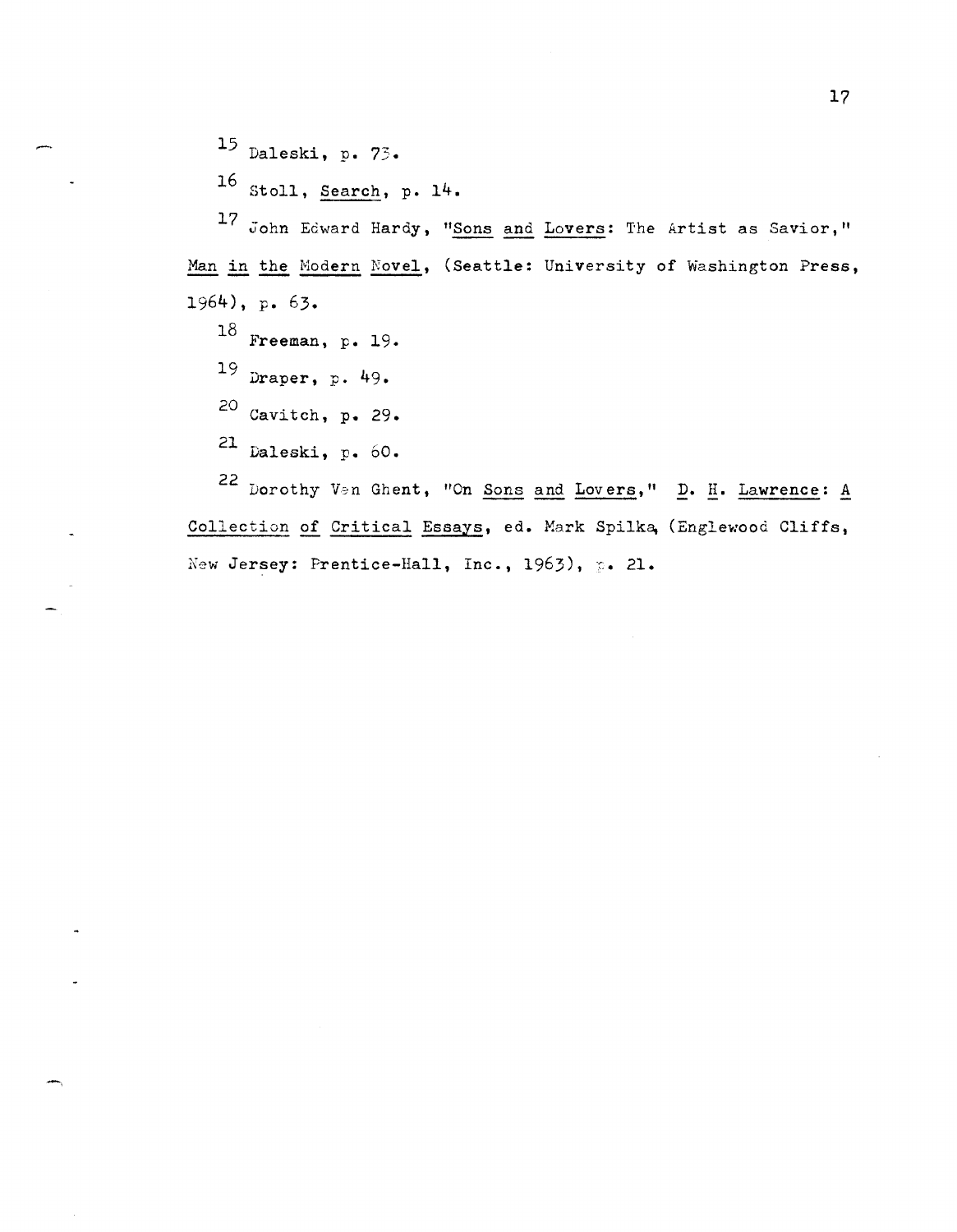- Aldington, Richard. D. H. Lawrence. London: Chatto and Windus, 1930.
- . D. H. Lawrence, Portrait of a Genius But.... New York: Duell, Sloan and Pearce, 1950.
- Beebe, Maurice. "Lawrence's Sacred Fount: The Artist Theme of Sons and Lovers." Texas Studies in Literature and Language,  $4(1963), 539-52.$
- Cavitch, David. D. H. Lawrence and the New World. New York: Oxford University Press, 1969.
- Chambers, Jessie. D. H. Lawrence: A Personal Record. 2nd ed. New York: Barnes and Noble, Inc., 1965.
- Clarke, Colin. River of Dissolution. London: Routledge and Kegan Paul Ltd., 1969.
- Daleski, Herman M. The Forked Flame. Evanston: Northwestern University Press, 1965.
- Draper, Ronald P. D. H. Lawrence. New York: Twayne Publishers, Inc., 1964.
- . Profiles in Literature: D. H. Lawrence. New York: Humanities Press, 1969.
- Fraiberg, Louis. "The Unattainable Self: D. H. Lawrence's Sons and Lovers." Twelve Original Essays on Great English Novels. Ed. Charles Shapiro. Detroit: Wayne State University Press, 1960.
- Freeman, Mary. D. H. Lawrence: A Basic Study of His Ideas. Gainesville: University of Florida Press, 1955.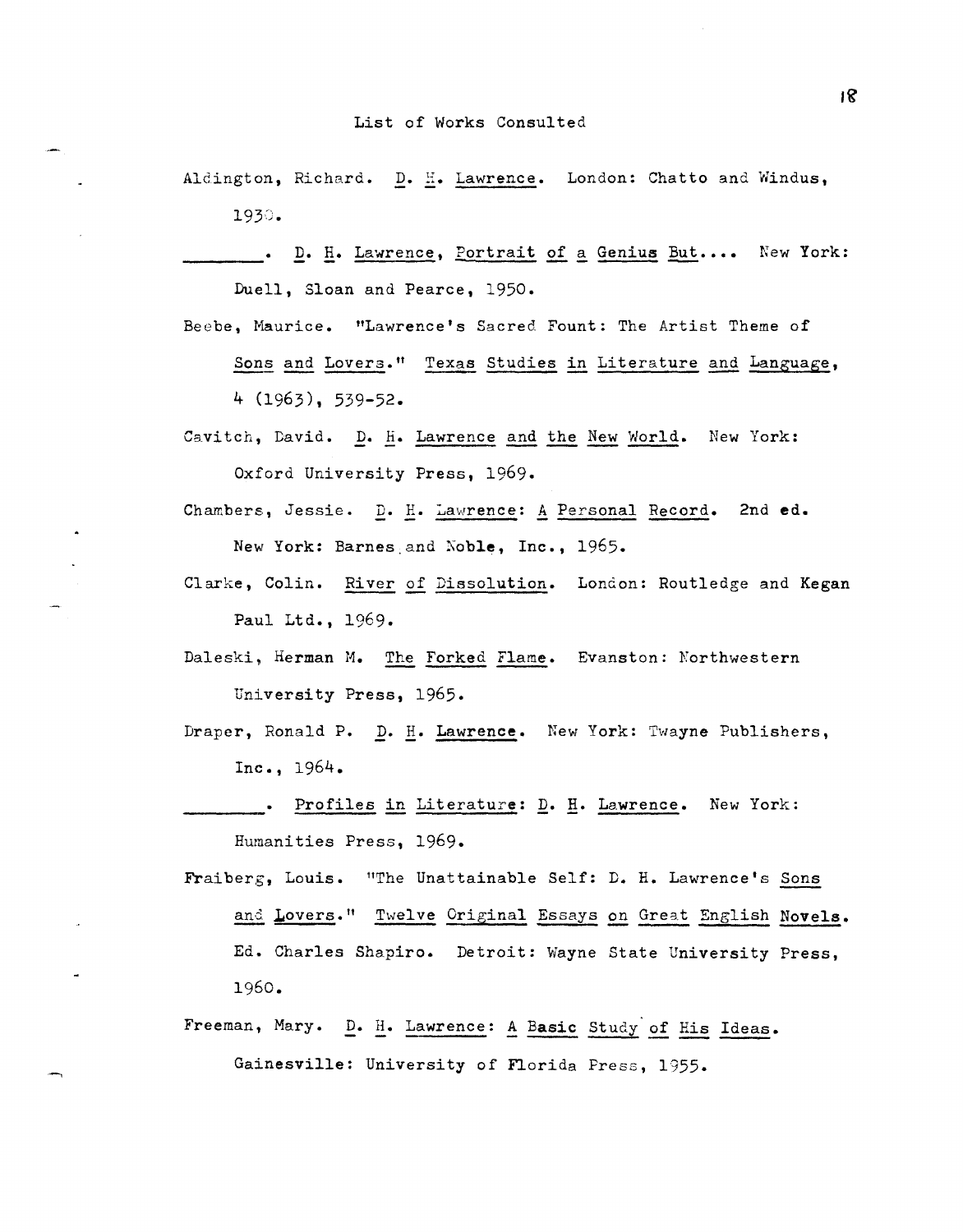Goodheart, Eugene. The Utopian Vision of D.  $E$ . Lawrence. Chicago: University of Chicago Press, 1963.

Gordon, David J. D. H. Lawrence as a Literary Critic. New Haven: Yale University Press, 1966.

Gregory, Horace. D. H. Lawrence: Pilgrim of the Apocalypse.

New York: Grove Press, Inc., 1957.

Hardy, John Edward. "Sons and Lovers: The Artist as Savior." Man

in the Modern Novel. Seattle: University of Washington Press, 1964.

Hough, Graham. The Dark Sun. New York: The Hacmillan Company, 1957. ... "Sons and Lovers." Modern British Fiction. Ed. Mark Schorer. New York: Oxford University Press, 1961.

Jarrett-Kerr, Martin. D. H. Lawrence and Human Existence. 2nd ed. New

York: Chip's Bookshop 300ksellers and Publishers, 1971. Kazin, Alfred. "Sons, Lovers and Mothers." Partisan Review, 29

(1962), 373-85.

Lawrence, Ada and G. Stuart Gelder. Young Lorenzo: Early Life of

Lawrence, David Herbert. Phoenix: The Posthumcus Papers of D. H.

D. H. Lawrence. Xew York: Russell and Russell, 1966.

Lawrence. Ed. Edward McDonald. New York: The Viking Press, 1936.

Selected Literary Criticism. Ed. Anthony Beal. New York: The Viking Press, 1956.

Sons and Lovers. 1913; rpt. Hiddlesex, Englandi Penguin Books, 1972.

. Studies in Classic American Literature. New York: Thomas Seltzer, 1923.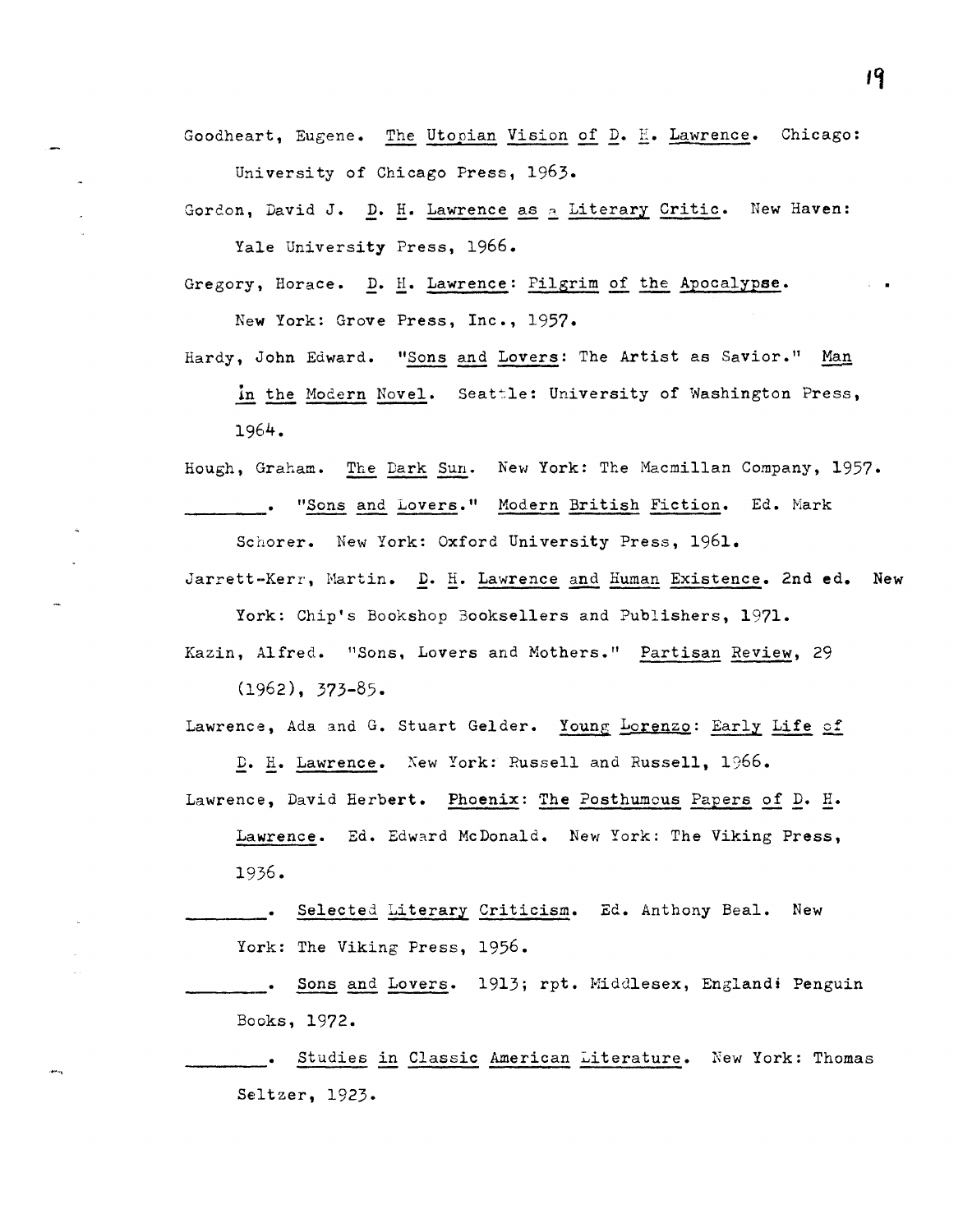Lawrence, Frieda. Not I, But the Wind.... New York: The Viking Press, 1934.

Leavis, Frank Raymond. D. H. Lawrence: Novelist. New York: Alfred A. Knopf, 1956.

Moore, Harry T. D. H. Lawrence: The Man and His Works. London: Forum House, 1969.

and Warren Roberts. D. H. Lawrence and His World. New York: The Viking Fress, 1966.

Nahal, Chaman. D. H. Lawrence: An Eastern View. Cranbury, New Jersey: A. S. Barnes and Co., Inc., .970.

- Pritchard, Ronald Edward. D. H. Lawrence: Body of Darkness. London: Hutchinson and Co., Ltd., 1971.
- Schorer, Mark. "Technique as Discovery." The Hudson Review, 1 (1948), 67-87.
- Seligmann, Herbert J. D. H. Lawrence: An American Interpretation. New York: Thomas Seltzer, 1924.

Slade, Tony. D. H. Lawrence. London: Evans Brothers Limited, 1969.

Spilka, Mark. The Love Ethic of D. H. Lawrence. 2nd ed. Bloomington: Indiana University Press, 1965.

Stoll, John E. D. H. Lawrence's Sons and Lovers: Self-Encounter and the Unknown Self. Muncie, Indiana: Ball state Monograph Number Eleven, 1968.

The Novels of D. H. Lawrence: A Search for Integration. Columbia: University of Hissouri Press, 1971.

Tedlock, Ernest W., Jr. D. H. Lawrence, Artist and Rebel.

Albuquerque: University of New Mexico Press, 1963.